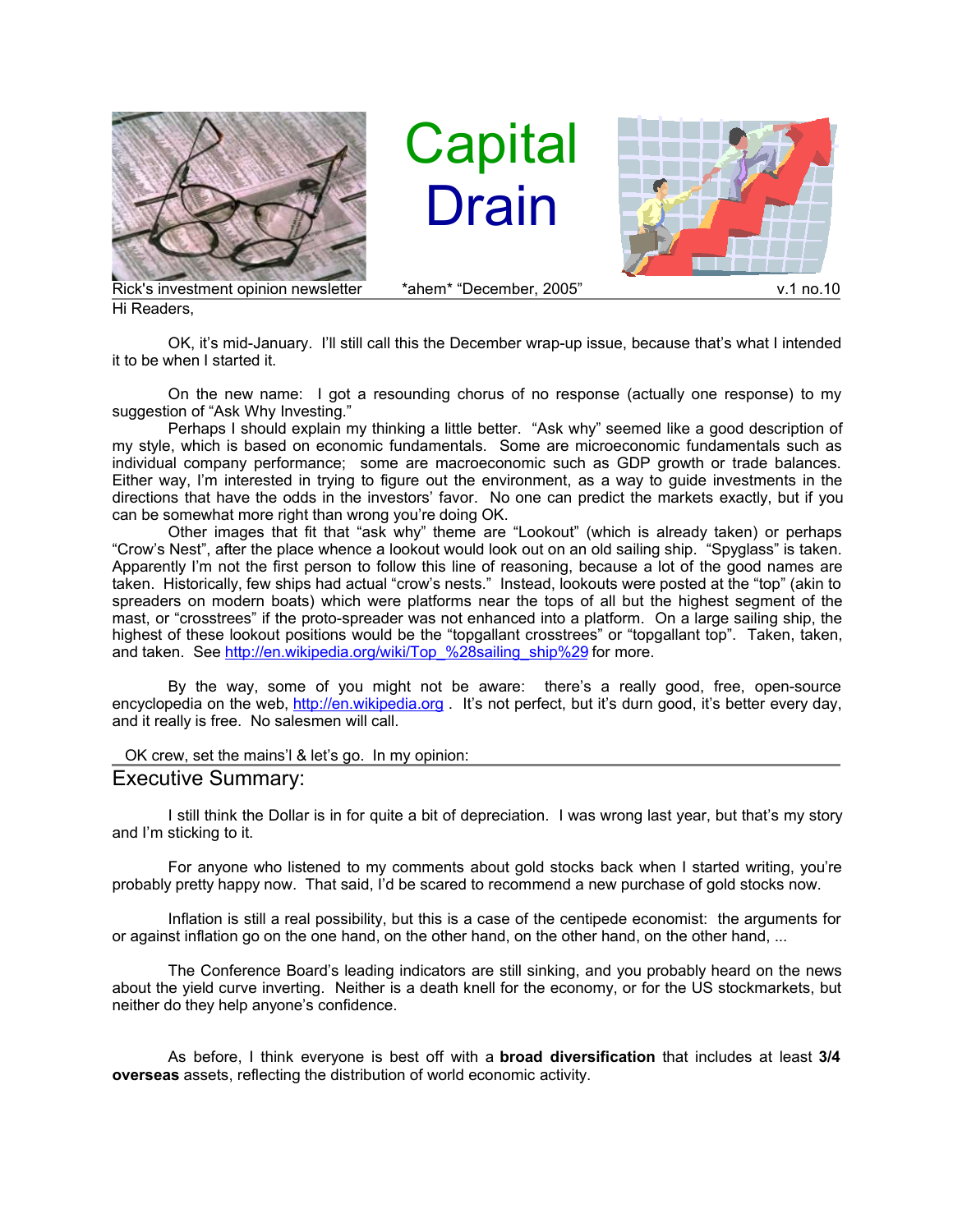These are **not the best of times**, so investors need to be in the best of securities: stick to value, to safety, to short maturities (for debt), and call me to chat if you're concerned about anything you're holding.

Above all, avoid the investments that are at all-time extreme valuations: junk bonds, developingcountry bonds, and headline-grabbing stocks such as Google, Whole Foods, or Taser.

Sure, Google is doing great. So was Pets.com once upon a time. Google's a pretty good company, but at the current price you could only buy based on the Greater Fool Theory: "Sure, I paid too much, but I'll find a Greater Fool to whom I can sell it for even more!"

## The Details:

OK, how could I be wrong about the Dollar falling for the entire first year of my publishing career and still stick to that same story? First, how I was wrong: I failed to realize that as the Fed raised the short-term interest rates, rising past the short-term rates of other major currencies, it would bring "hot" money from overseas eager to earn those higher rates. That's what happened, and that's the extra push that held the dollar up all year.

Those Fed rate rises are nearly over, though, so that source of Dollar buoyancy is about to end. The trade and fiscal deficits are not about to end, but rather are expanding. The pressure for the Dollar to drop will return, and will likely be pretty steady all year.

Gold is a stable element but an unstable investment. Many are tempted to treat gold as an alternative to national currencies during bad times, i.e., when unsure whether the Dollar or the Yen or the Euro has the worst relative problems, they pick gold instead. The problem is that the entire gold trading market is really tiny compared to any big national currency market, so the price can jump around a lot. Since last January, "a lot" has meant rising by 25%. Over the same period the stocks of gold-mining companies have gone up 50%.

That's been a fun ride, but it makes it harder for me to be confident about the future. As long as it keeps going up, I don't plan to sell, but I can't say that I would want to buy at this level. It's risen far more quickly already than I expected. I'd figured that (as I said way back in issue 1,

http://www.ricks-cafe.net/CapDrain/CapDrain\_v1n1.html ) gold rising would simply be the mirror image of the Dollar falling. Instead, gold rose against all currencies. I was lucky.

## Inflation: is it is or is it ain't?

Well, it is, a little, but only a little. Despite the huge rise in the price of oil (and a rise in the price of vegetables, but I'll bet you didn't notice), inflation is up only a little for the year. The counterbalancing factor is that at the same time, globalization has been lowering many prices for many goods and services. Net, it's only a little rise in prices.

But now it gets interesting: if the Dollar starts to slide, then the price of everything we import can be expected to rise. That includes oil, but also all the clothing and cell phones and practically everything else-- will all rise at once. Net, that could be a bigger rise in prices.

Now, I said "could be." For a while, as the Dollar slides, foreign exporters may try to keep the price to us low by decreasing their profits. That could, net, keep our inflation from rising much more.

The other inflation consideration, of course, is our own economy. If we were to have a recession, or even a slow slowdown of the economy's growth, then we could expect many prices to fall. The recession/inflation tradeoff has been familiar to most of us over the past few decades.

But in Washington, they say the economy is going great! How could I think about a recession? Well, even in Washington not everyone believes what they hear in press conferences. There are others, many of them professional economists, who note that the economy has been stumbling along slower than any other post-WWII recovery, despite record government stimulus. It wouldn't take much bad news or bad luck to make a sickly economy actually sick.

The Conference Board's leading indicator index (which is selected because it generally leads, i.e., predicts, economic performance) has been falling for nearly two years (see left-hand chart, below). The Coincident (moves generally at the same time as the economy) index has been falling for one year. That's not very cheery news, not great at all. I don't know if this has been mentioned much on TV. Certainly not in certain Washington press conferences.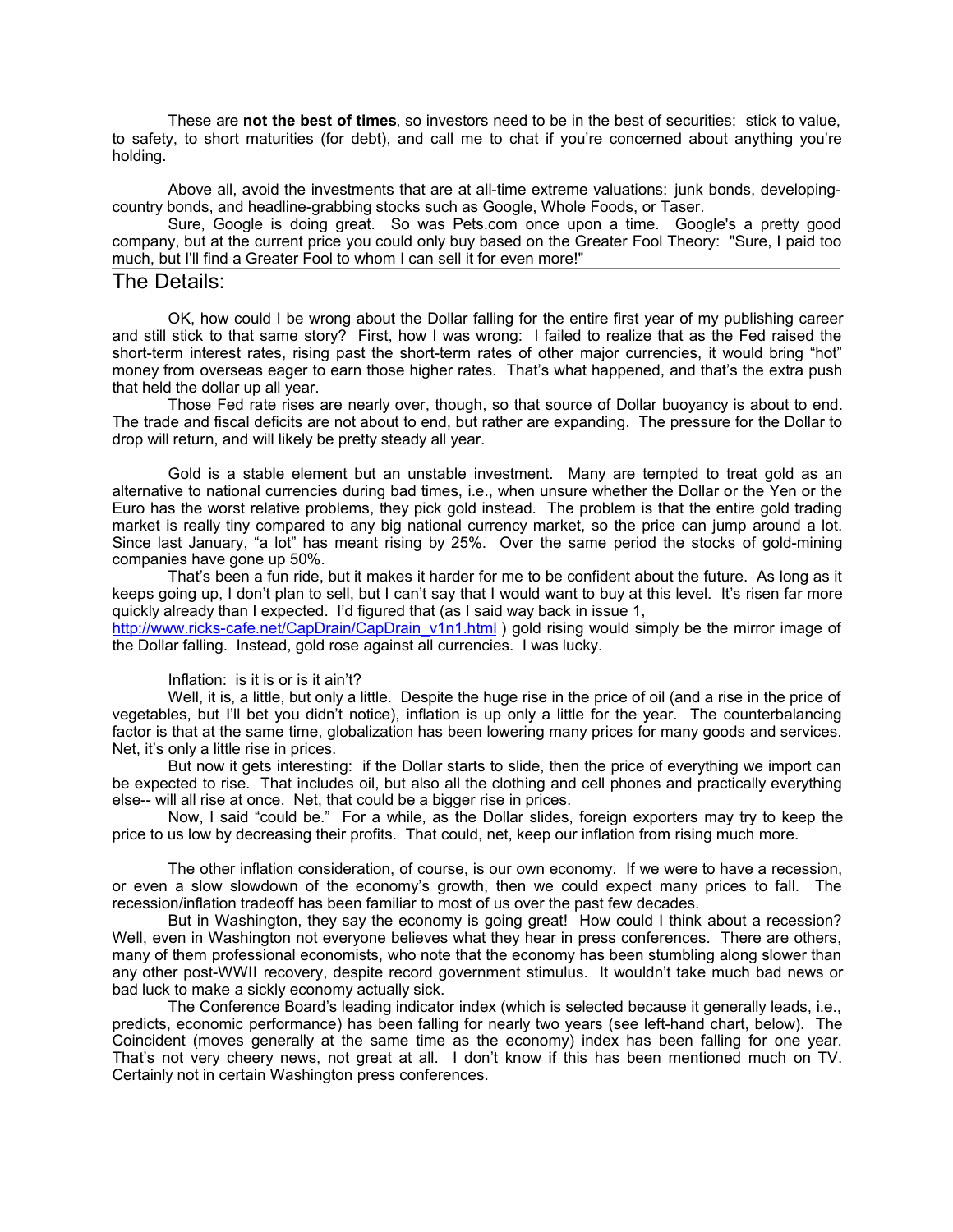

Something that did get a lot of TV time lately was the inversion of the yield curve. On the righthand chart above, the blue line shows a classical, typical yield curve. Short-term rates are low, mediumterm rates are higher, long term rates are highest. The blue line was one year ago.

Last week our yield curve was the red line. Note that the yields from 2-year maturities to 10-year are lower than the 1-year rate (thus "inverted"). This isn't typical.

It's not-- yet-- as bad as some on TV have made it sound, saying that an inverted curve predicts a recession. Not so fast. This was just one week. It's true that a protracted (scale of months) inverted curve has been quite an accurate predictor of recessions. One week or a few, however, isn't so meaningful. For this, we should just wait and see.